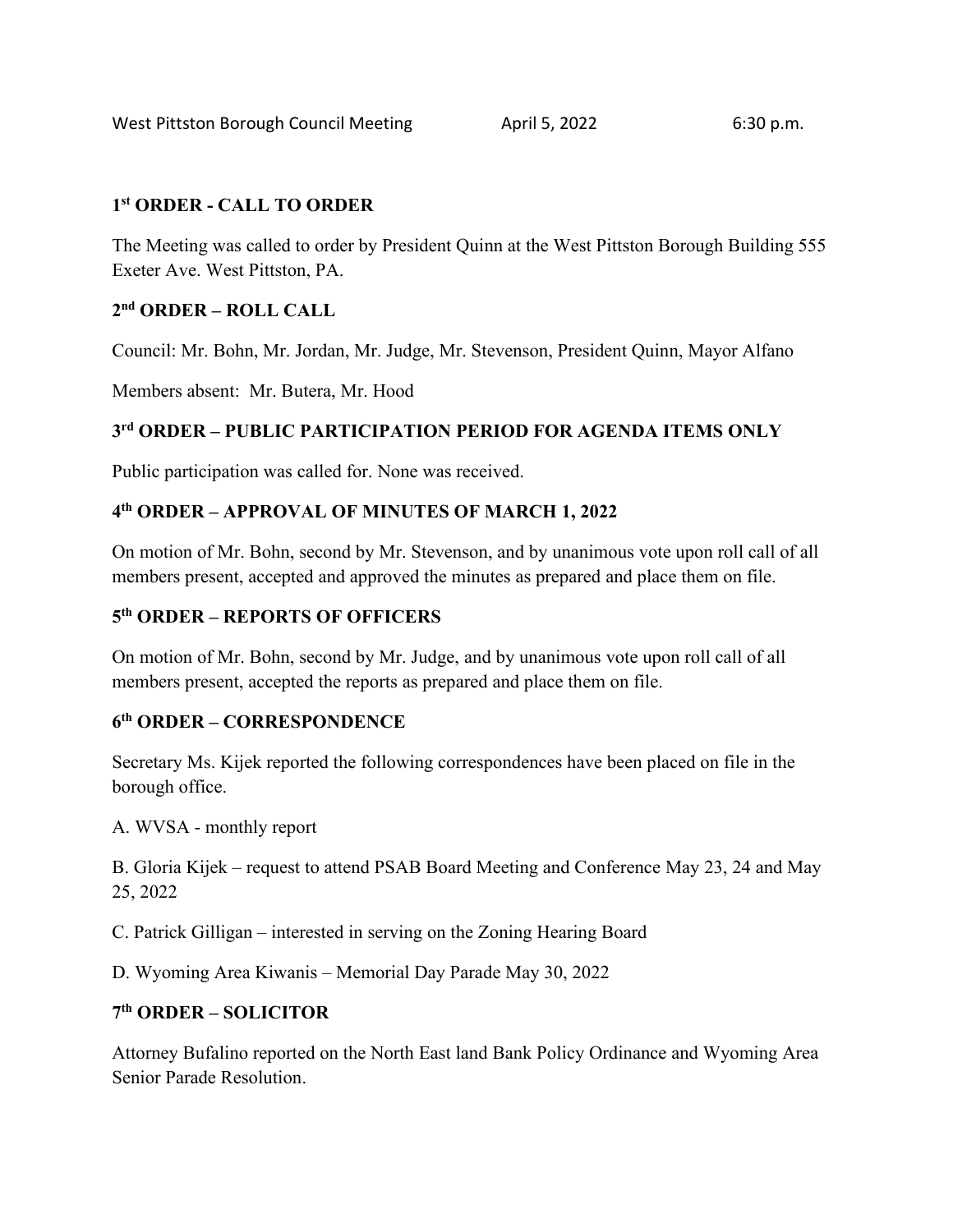Page 2, April 5, 2022

### **8th ORDER – MAYOR**

Mayor Alfano had nothing to report at this time.

### **9th ORDER – ADMINISTRATION**

On motion of Mr. Bohn, second by Mr. Judge, and by unanimous vote upon roll call of all members present, to ratify payrolls of March 11, 2022 in the amount of \$25,079.53 and March 25, 2022 in the amount of \$21,009.79 totaling \$46,089.32.

On motion of Mr. Bohn, second by Mr. Judge, and by unanimous vote upon roll call of all members present, to ratify General Fund prepaid bills totaling \$163,435.49.

On motion of Mr. Bohn, second by Mr. Judge, and by unanimous vote upon roll call of all members present, approved General Fund bills totaling \$1,606.18.

On motion of Mr. Bohn, second by Mr. Judge, and by unanimous vote upon roll call of all members present, to approve payment to COG for invoice #100 in the amount of \$1,200.00 for composting..

On motion of Mr. Bohn, second by Mr. Judge, and by unanimous vote upon roll call of all members present, to approve Gloria Kijek attending PSAB Conference and Board of Directors Meeting May 23, 24 and May 25, 2022.

On motion of Mr. Bohn, second by Mr. Judge, and by unanimous vote upon roll call of all members present, to participate in the Low Income Households Water Assistance Program Vendor Agreement.

On motion of Mr. Bohn, second by Mr. Judge, and by unanimous vote upon roll call of all members present, to approve payment to AFG for 1<sup>st</sup> Quarter 2022 NUF Pension Plan admin. fee in the amount of \$364.84.

On motion of Mr. Bohn, second by Mr. Judge, and by unanimous vote upon roll call of all members present, to approve payment to AFG for 1<sup>st</sup> Quarter 2022 Police Pension Plan admin. fee in the amount of \$361.13.

On motion of Mr. Bohn, second by Mr. Judge, and by unanimous vote upon roll call of all members present, to approve payment to Barry Isett for invoice #0164539 in the amount of \$555.50 for flood plain services.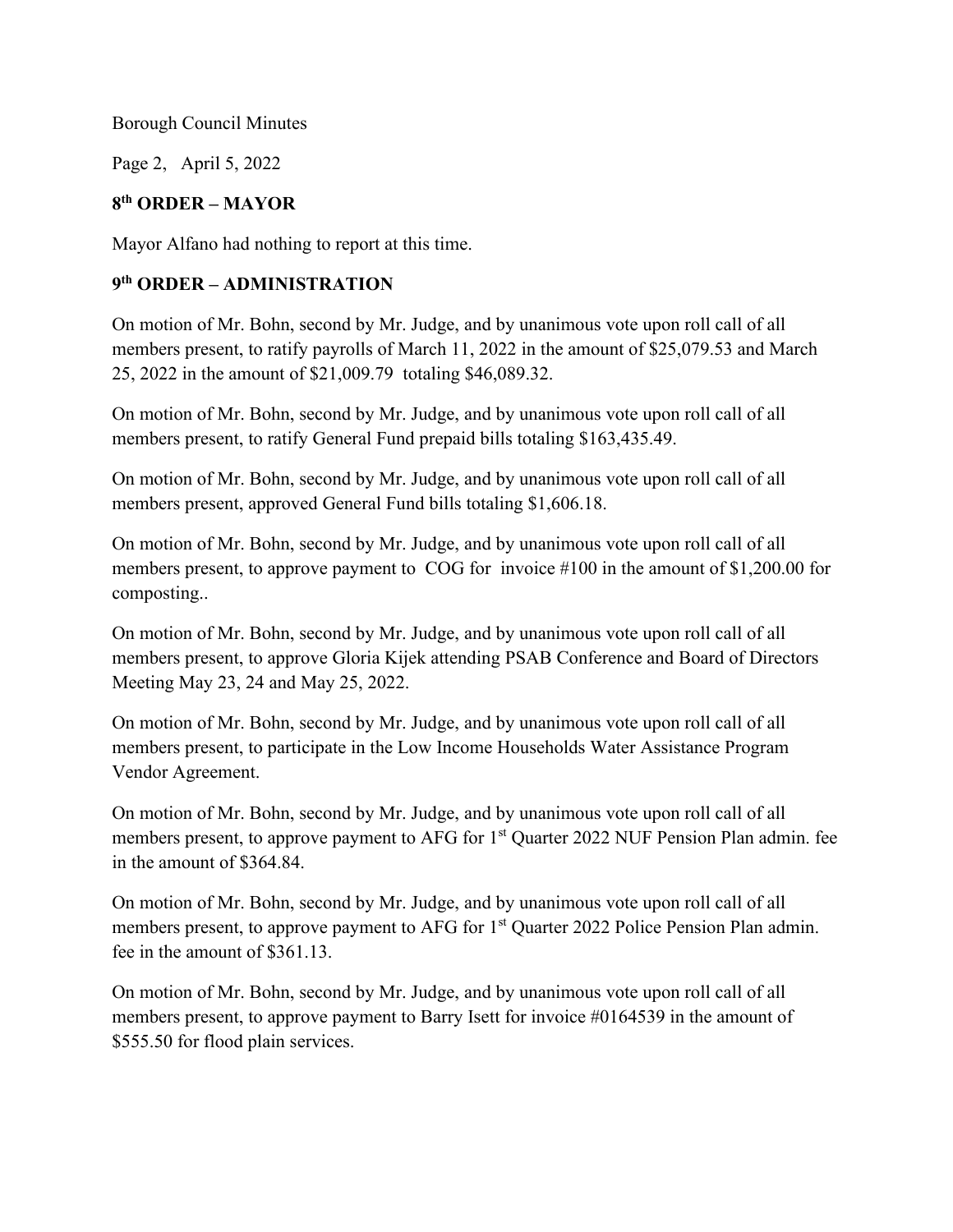Page 3, April 5, 2022

## **9th ORDER – ADMINISTRATION (continued)**

On motion of Mr. Bohn, second by Mr. Judge, and by unanimous vote upon roll call of all members present, to approve payment to Barry Isett for invoice #0164530 in the amount of \$4,207.50 for code/zoning services.

On motion of Mr. Bohn, second by Mr. Judge, and by roll call of all members present, to approve appointment of David Chaump as an alternate to the Zoning Hearing Board. Mr. Bohn yes, Mr. Jordan - no, Mr. Judge - yes, Mr. Stevenson - yes, President Quinn – yes. 4 yes, 1 no. Motion carried.

On motion of Mr. Bohn, second by Mr. Judge, and by unanimous vote upon roll call of all members present, to accept the amendment to the North East PA. Land Bank Policy Ordinance.

On motion of Mr. Bohn, second by Mr. Judge, and by unanimous vote upon roll call of all members present, to approve DPW supervisor Tony Scalzo's 2022 vacation request.

On motion of Mr. Bohn, second by Mr. Judge, and by unanimous vote upon roll call of all members present, to approve DPW foreman Neil William's DPW 2022 vacation request.

On motion of Mr. Bohn, second by Mr. Judge, and by unanimous vote upon roll call of all members present, to approve DPW worker Michael Dziedzic's 2022 vacation request.

On motion of Mr. Bohn, second by Mr. Judge, and by unanimous vote upon roll call of all members present, to approve DPW worker Jeff Nicholson's, 2022 vacation request.

On motion of Mr. Bohn, second by Mr. Judge, and by unanimous vote upon roll call of all members present, to approve Secretary Gloria Kijek's 2022 vacation request.

On motion of Mr. Bohn, second by Mr. Judge, and by unanimous vote upon roll call of all members present, to accept the Resolution for the Cherry Blossom Parade Saturday, April 30, 2022 pending insurance and Penn Dot approval.

## **10th ORDER – CODE ENFORCEMENT/ZONING**

On motion of Mr. Bohn, second by Mr. Judge, and by unanimous vote upon roll call of all members present, to accept the code enforcement/zoning monthly report and put on file in the Borough office.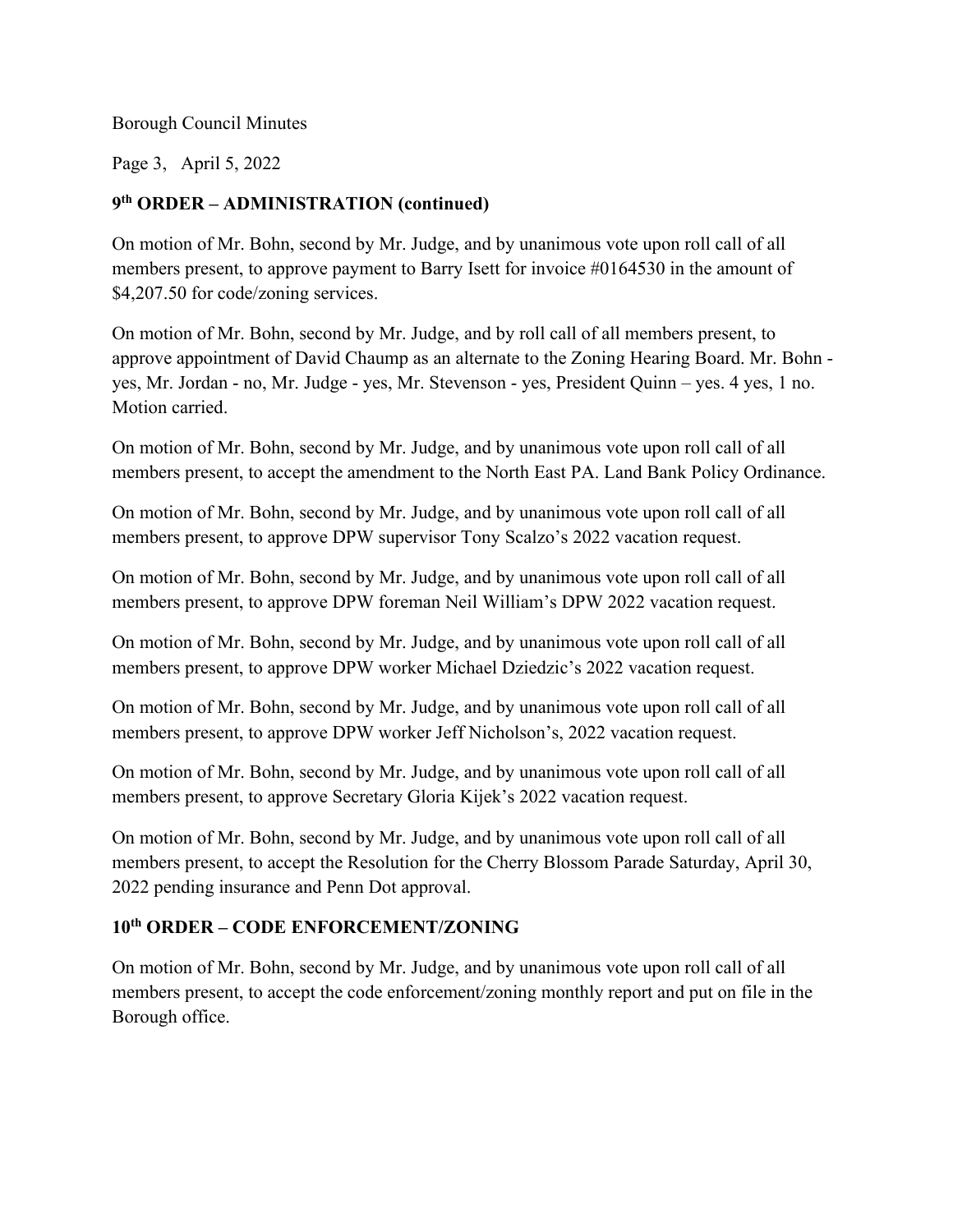Page 4, April 5, 2022

## **11th ORDER – PUBLIC SAFETY**

On motion of Mr. Stevenson, second by Mr. Judge, and by unanimous vote upon roll call of all members present, to accept the Public Safety monthly report and is put on file at the borough office.

On motion of Mr. Stevenson, second by Mr. Bohn, and by unanimous vote upon roll call of all members present, to approve payment to Borton Lawson for invoice #2109-4354-000-0000013 in the amount of \$347.04 for Traffic Signal Replacement project.

On motion of Mr. Stevenson, second by Mr. Judge, and by unanimous vote upon roll call of all members present, to TABLE the June 9, 2022 Wyoming Area Senior Parade Resolution.

## **12th ORDER – PUBLIC WORKS**

On motion of Mr. Jordan, second by Mr. Bohn, and by unanimous vote upon roll call of all members present, to accept the Public Works monthly report and is put on file at the borough office.

### **13th ORDER – PARKS & REC**

On motion of Mr. Judge, second by Mr. Bohn, and by unanimous vote upon roll call of all members present, to TABLE the Bainbridge Campbell Park Sidewalks for further discussion.

## **14th ORDER- WEST PITTSTON TOMORROW**

West Pittston Tomorrow business was called for none was given.

### **15th ORDER – PUBLIC PARTICIPATION**

Kevin Grossy, 3 Erie – request a traffic survey on Erie St. due to the excessive traffic and parking from parents dropping off and picking up at the MVP Sports Complex. President Quinn responded that Council will take it into consideration.

Charles Barone, Harding – regarding a property he owns at 600 Luzerne Ave. in West Pittston. He complained about a final bill of \$2,100 that was never paid after a sewer issue at this property during the Eastern Branch construction work in that area. President Quinn responded she will look into.

Glen Costella, 112 Spring Court – asked Council the status of the Borough taking over Ledgeview. Attorney Bufalino responded we are waiting for deed descriptions.